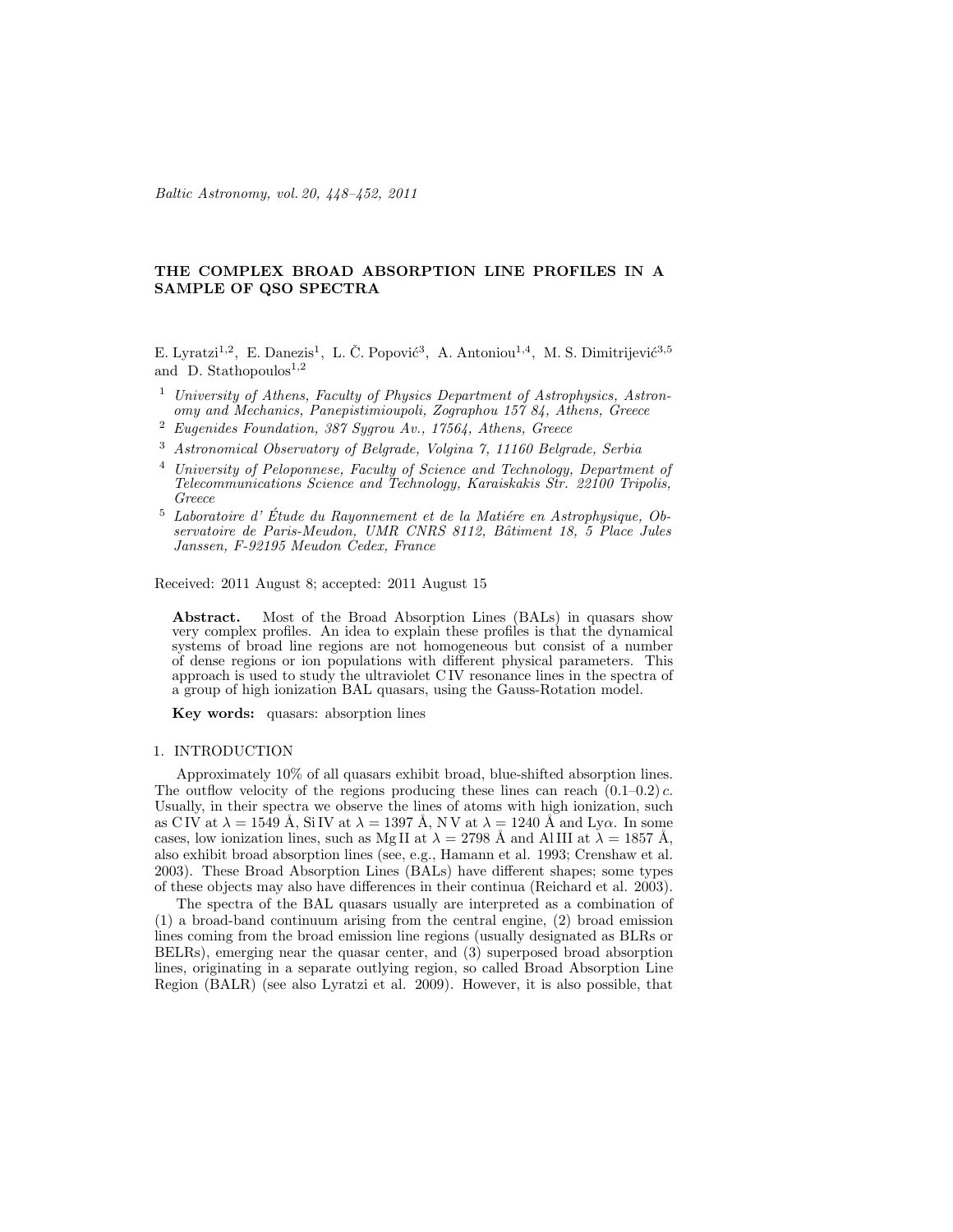both the emission and absorption lines originate in the same line-forming region (Branch et al. 2002).

An important question is: what is the physical connection between the standard BLRs and BALRs? It is known that at least a part of BLRs originate in the wind outflowing from the accretion disks (see Murray  $&$  Chiang 1998; Popović et al. 2004).

Another question is: where are BALRs placed with respect to the quasar centers and BLRs? To answer this question, one should investigate kinematical properties of the emission and absorption lines.

Disk wind models (Murray & Chiang 1998; Proga et al. 2000; Williams et al. 1999) explain many properties of BAL quasars, but it is unclear if they can explain the full range of BAL profiles and column densities. BALs are caused by outflowing gas intrinsic to the quasar, and are not produced by galaxies along the line of sight (as is the case for most narrow-absorption systems).

Determining whether a quasar contains a BALR is a complicated task. The standard method is to calculate the 'balnicity' index (BI), defined by Weymann et al. (1991).

Here we present some ideas directed to explain the complex structure of BALs in quasars and investigate the ultraviolet C IV resonance lines in the spectra of a group of high ionization BAL (Hi-BAL) quasars using the Gauss-Rotation model (GR model).

# 2. THE MULTI-STRUCTURE OF BALs

Most of BALs in quasars exhibit very complex profiles. This means that we cannot fit them with a known physical distribution. An idea is that the dynamical systems of BLRs are not homogeneous but consist of a number of dense regions or ion populations with different physical parameters.

Each of these dense regions gives an independent classical absorption line. If the source regions rotate with a large velocity and move radially with lower velocities, the produced lines have large widths and small shifts. As a result, they are blended among themselves as well as with the main spectral lines forming a complicated profiles. A similar model is used to explain the complex profiles of broad lines in the spectra of hot emission-line stars (Danezis et al. 2006, 2007; Lyratzi et al. 2009). Based on this idea, we study BALs by the ultraviolet C IV resonance lines in the spectra of 30 Hi-BAL QSOs using the GR model (Danezis et al. 2006, 2007; Lyratzi et al. 2009).

We assume that broad emission and absorption line regions are composed of a number of successive independent absorbing/emitting density layers of matter originating in the disk wind. The absorbing regions have three apparent velocities (projected on the line-of-sight of an observer): radial velocity  $(V_{rad})$  of the BALR, random velocity of the ions  $(V_{rand})$  in the BALR and the rotational velocity  $(V_{rot})$ of the BALR.

# 3. DATA AND SPECTRAL ANALYSIS

In order to study the C IV resonance lines  $(1548.187 \text{ and } 1550.772 \text{ Å})$  we apply the GR model to the spectra of 30 Broad Absorption Line Quasars (BAL QSOs) taken from the Sloan Digital Sky Survey (SDSS) Data Release 7. The SDSS imaging survey uses a wide-field multi-CCD camera (Gunn et al. 1998). The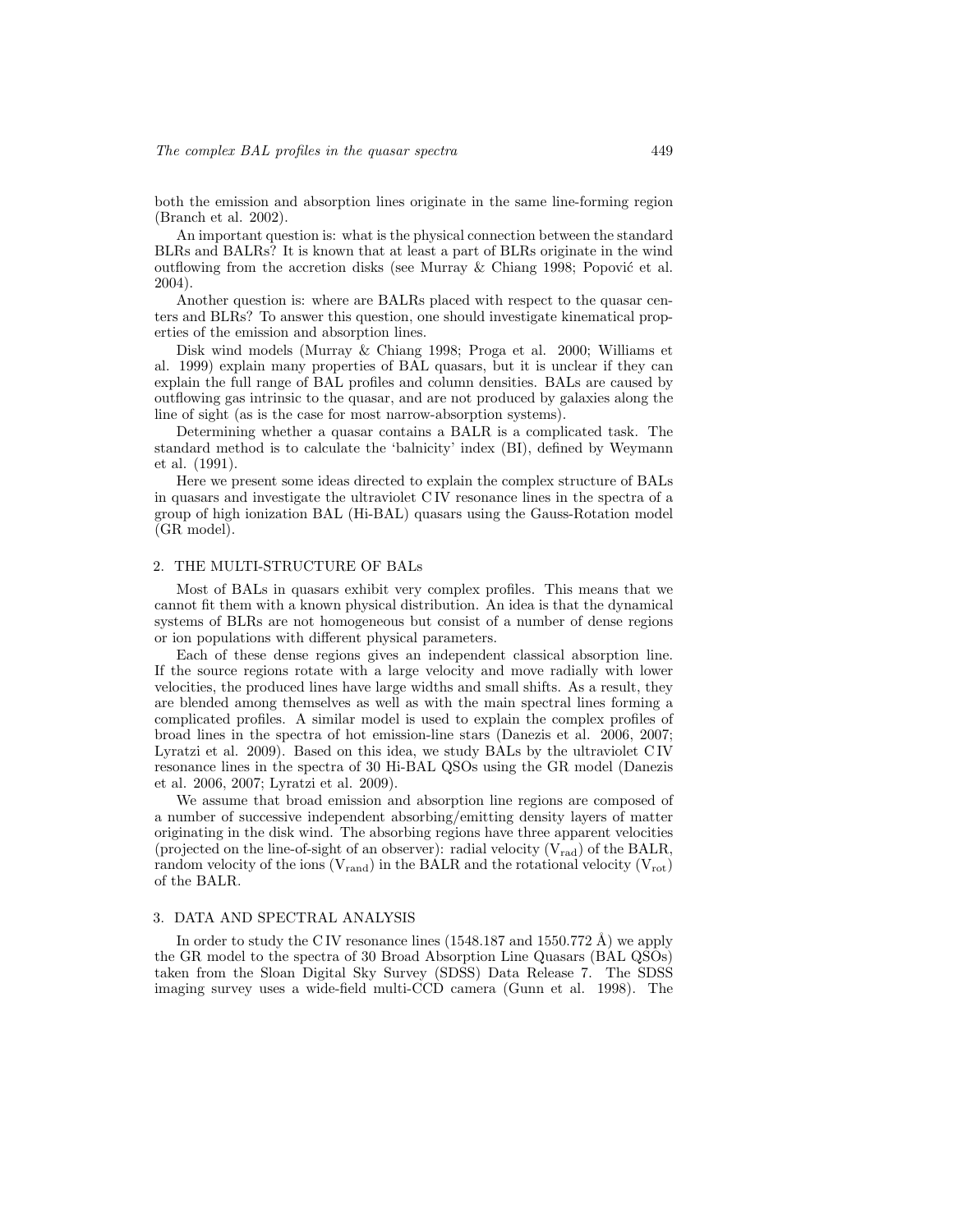

Fig. 1. Four examples of the fitted spectra. Black lines show the observed spectra and grey lines – theoretical line profiles given by the GR model. The lower panels show differences between the observed spectra and the corresponding theoretical profiles.

spectra cover the optical range  $3800-9200$  Å at a resolution of  $1800-2100$ .

In Figure 1 we give some examples of the fitted spectra. The black line corresponds to the observed spectra and the grey line corresponds to the theoretical line profiles given by the GR model. The lower lines present the residuals, i.e., the differences between the observed spectrum and the theoretical profile.

We studied all the absorption lines that follow the first Balnicity Index criterion, i.e. the lines that are located between 3000 and 25 000 km/s blueward of the C IV emission, what means that these lines come from the studied BAL quasars. Then, from all these lines we accepted as BALs only those which follow the rest Balnicity Index criteria, i.e., the absorption lines are at least 2000 km/s broad and for them the absorption falls at least 10% below the continuum. We found that 25 of the 30 quasars of our sample have broad absorption lines.

## 4. RESULTS AND CONCLUSIONS

Using the GR model, we were able to fit the complex profiles of the studied C IV lines with 1 to 5 absorption components. For them we calculated the values of the kinematical parameters (rotational, radial and random velocities), as well as the column density and the absorbed energy. The calculated values of kinematical parameters only, are given in Tables 1 and 2.

It seems that the dynamical systems of BLRs are not homogeneous but consist of a number of density regions or ion populations with different physical parameters. Each one of these density regions gives us an independent classical absorption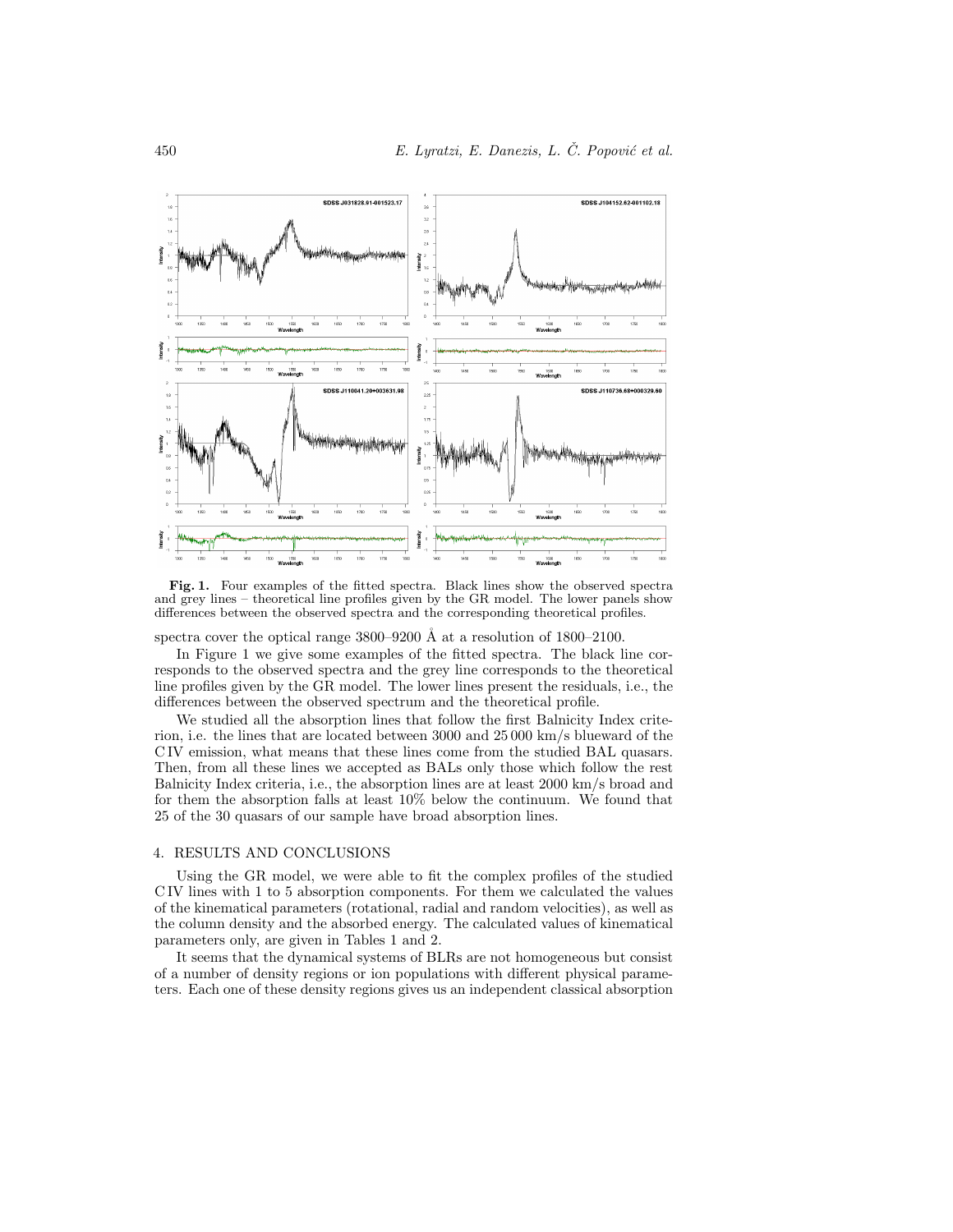Table 1. Radial velocities (km/s).

| Object name (SDSS)   |                   | $V_{\rm rad1}$ $V_{\rm rad2}$ $V_{\rm rad3}$ $V_{\rm rad4}$ $V_{\rm rad5}$ |         |         |               |
|----------------------|-------------------|----------------------------------------------------------------------------|---------|---------|---------------|
| J001025.90+005447.6  |                   | $-15092 -10642$                                                            |         |         |               |
| J001438.28-010750.1  | $-17026$          |                                                                            |         |         |               |
| J001502.26+001212.4  | $-19348$          |                                                                            |         |         |               |
| J002127.88+010420.1  | $-14624$          |                                                                            |         |         |               |
| J003551.98+005726.4  |                   |                                                                            |         | $-6192$ |               |
| J004041.39-005537.3  | $-17220$          |                                                                            |         |         |               |
| J004118.59+001742.4  | $-13931$          |                                                                            | $-7740$ |         |               |
| J004323.43-001552.4  |                   | $-20896 -12770$                                                            |         |         |               |
| J004732.73+002111.3  | $-17414$          |                                                                            |         |         |               |
| J005355.15-000309.3  | $-17026$ $-11609$ |                                                                            |         |         |               |
| J005419.99+002727.9  | $-17607$          |                                                                            | $-8513$ |         |               |
| J010241.04-004208.9  |                   | $-17414 -11802$                                                            |         |         | $-4063$       |
| J010336.40-005508.7  | $-17800$          |                                                                            |         |         | $-4063$       |
| J011227.60-011221.7  |                   | $-21283$ $-16446$ $-8513$ $-6385$                                          |         |         |               |
| J015024.44+004432.99 |                   |                                                                            | $-7546$ |         | $-3483$       |
| J015048.83+004126.29 | $-18381$          |                                                                            |         |         |               |
| J021327.25-001446.92 |                   |                                                                            |         |         | $-5321 -3096$ |
| J023908.99-002121.42 | $-17414$          |                                                                            | $-8513$ |         |               |
| J025747.75-000502.91 |                   |                                                                            | $-7352$ |         |               |
| J031828.91-001523.17 |                   | $-17994$ $-13157$                                                          |         |         |               |
| J102517.58+003422.17 | $-17994$          |                                                                            |         |         |               |
| J104109.86+001051.76 |                   |                                                                            | $-9867$ |         |               |
| J104152.62-001102.18 |                   | $-22637 -16059 -9287$                                                      |         |         |               |
| J104841.03+000042.81 | $-19348$          |                                                                            |         |         |               |
| J110041.20+003631.98 |                   | $-14704$ $-10061$                                                          |         | -5417   |               |
| Mean                 |                   | $-17757$ $-12818$ $-8416$ $-5829$ $-3676$                                  |         |         |               |
|                      |                   |                                                                            |         |         |               |

line.

As we can see in Tables 1 and 2, the GR model is able to reproduce accurately the complex profiles of Hi-BAL QSOs and to calculate a group of physical parameters of the corresponding BALRs.

The absorption lines which follow the BI criteria satisfy the following conclusions: (1) their radial velocities are between  $-3676 \pm 410$  km/s and  $-17757 \pm 2171$ km/s; (2) their random velocities are between  $1117 \pm 302$  km/s and  $2952 \pm 1704$ km/s; (3) the column density of all the absorption components of both doublet lines is almost the same, with the mean value  $-3.35 \times 10^{-10} \pm 0.24 \times 10^{-10}$  cm<sup>-2</sup>; (4) the absorbed energy is  $-5.52 \pm 1.32$  eV for  $\lambda 1548.187$  Å and  $-4.79 \pm 1.26$  eV for  $\lambda$  1550.772 Å.

ACKNOWLEDGMENTS. This research project is in progress at the University of Athens, Department of Astrophysics, Astronomy and Mechanics; we are thankful to the Special Account for Research Grants for the financial support. This work was also supported by the Ministry of Science and Technological Development of Serbia through the projects "Influence of coalitional processes on astrophysical plasma line shapes" and "Astrophysical spectroscopy of extragalactic objects". We also acknowledge the use of the data from the SDSS and SDSS-II surveys.